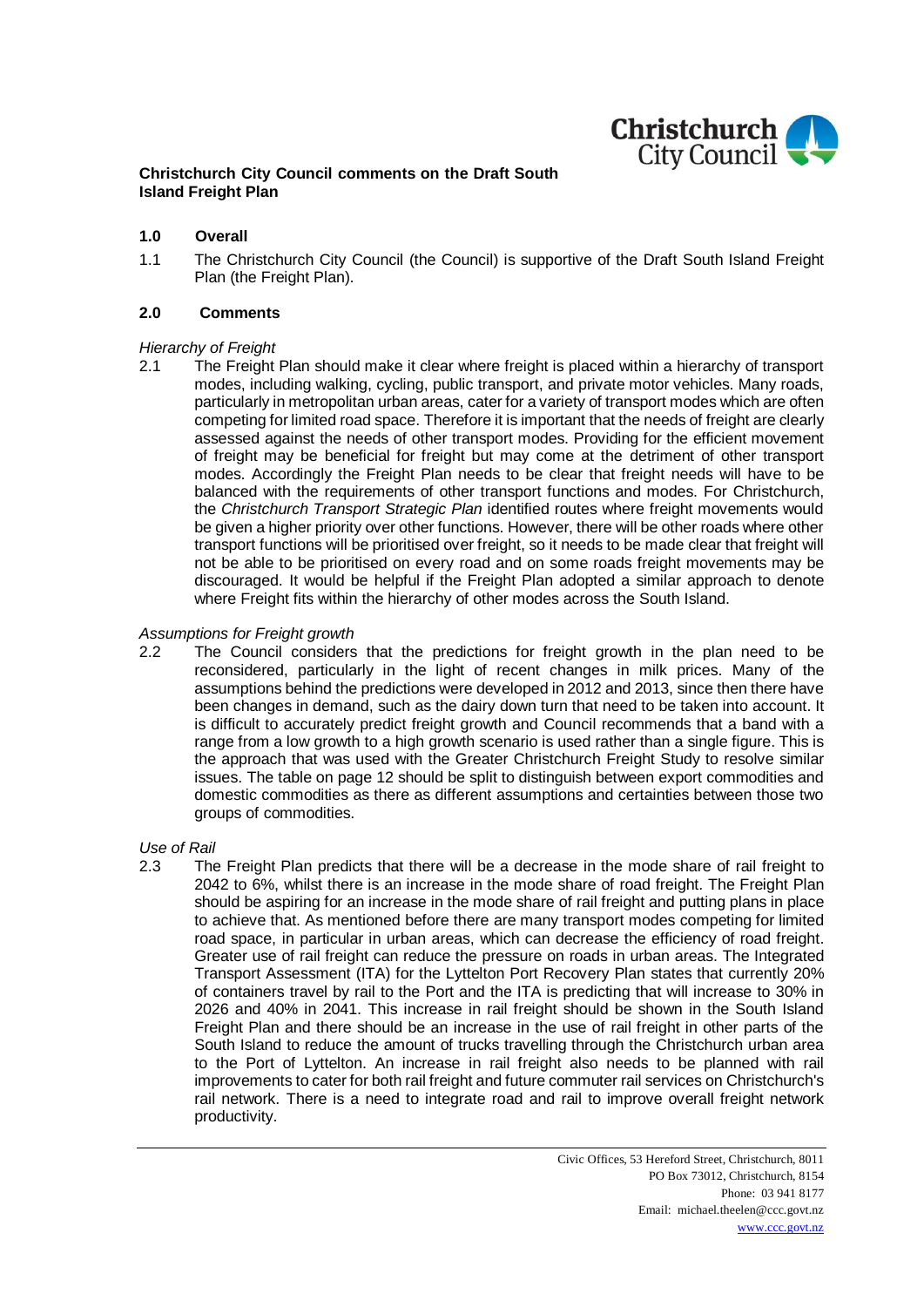## *Changes to Brougham Street*

2.4 Brougham Street has been identified in the Freight Plan for improvements. Whilst Brougham Street is the key road access between the Christchurch Southern Motorway and the Port of Lyttelton, it is also a key urban arterial road being used by a variety of transport modes, (e.g. walking, cycling, public transport, private motor vehicles) as well as freight. Many homes, commercial properties, schools and parks are located along this route. More people cross Brougham Street (over 100,000 people daily) than travel along Brougham Street (40,000- 50,000 people daily). It is important that any changes to Brougham Street do not negatively impact on the surrounding communities and the people crossing Brougham Street, between Christchurch's southern suburbs and the Central City. The An Accessible City Chapter of the Christchurch Central Recovery Plan proposes that the "*new central city will be a great place to live, work, play, learn and visit. It will be more attractive and compact, and will offer a wider range of activities. … The transport system will allow people to travel easily between the central city and other parts of Christchurch*" 1 . There are critical routes (e.g. core public transport routes, urban arterials, major cycleways and pedestrian links) that cross Brougham Street. Therefore it is important that these routes are protected and not delayed by network changes to Brougham Street so they can continue to support the accessibility and economic function of the City. Council would prefer that more focus was put on moving more freight by rail to the Port of Lyttelton, rather than encouraging more trucks to use Brougham Street which will create further congestion and severance issues for other parts of the network.

# *Resilience of Lyttelton Tunnel*

2.5 Council is committed to rebuilding Sumner Road, but even with a rebuilt Sumner Road, the majority of freight will still use the much shorter route to the port through the Lyttelton Tunnel. There are some safety risks with the tunnel, such as the risk of a fire and little height clearance for tall trucks at the top of the Tunnel, which could affect port operations if the Tunnel was closed as a result of an accident or fire. A long term resilient access solution to Lyttleton should be considered, including whether a long term aspiration for an additional dedicated freight tunnel is an option. This should also consider how such an option can help avoid port freight travelling through the urban area of Lyttelton. Once again greater use of rail rather than road would help with this issue.

### *Impact of Freight on communities*

2.6 It should be recognised that whilst the movement of freight can bring benefits to the economy. it can also have negative impacts on communities. Trucks can cause noise, vibration, pollution and severance issues for communities. Trucks can also cause greater damage to the life of roading infrastructure compared with the average private motor car. The speed and size of trucks can also pose a safety risk for more vulnerable road users. So it is important that the movement of freight is managed to reduce these impacts. The 'rat-running' of freight through residential communities should be discouraged. Freight should be encouraged to travel at slower speeds in urban areas.

### *New Technologies*

2.7 The Freight Plan should also plan for the potential role of new technologies to improve the efficiency and safety of the freight task. Increased use of cycle couriers (including electric bikes) and advances such as; the renewables highway, driverless vehicles, drones, and electric vehicles, could better utilise the existing capacity of infrastructure to meet the freight task. These need to be planned for and infrastructure provided to ensure that the South Island is ready to take advantage of these technologies and is competitive with other areas domestically and internationally.

### *Role of Regional Councils*

 $\overline{a}$ 

2.8 Road controlling authorities have the statutory responsibility of managing freight on their transport networks. Regional Councils are not road controlling authorities. So the role of

 $1$  An Accessible City Chapter of the Christchurch Central Recovery Plan Page 5